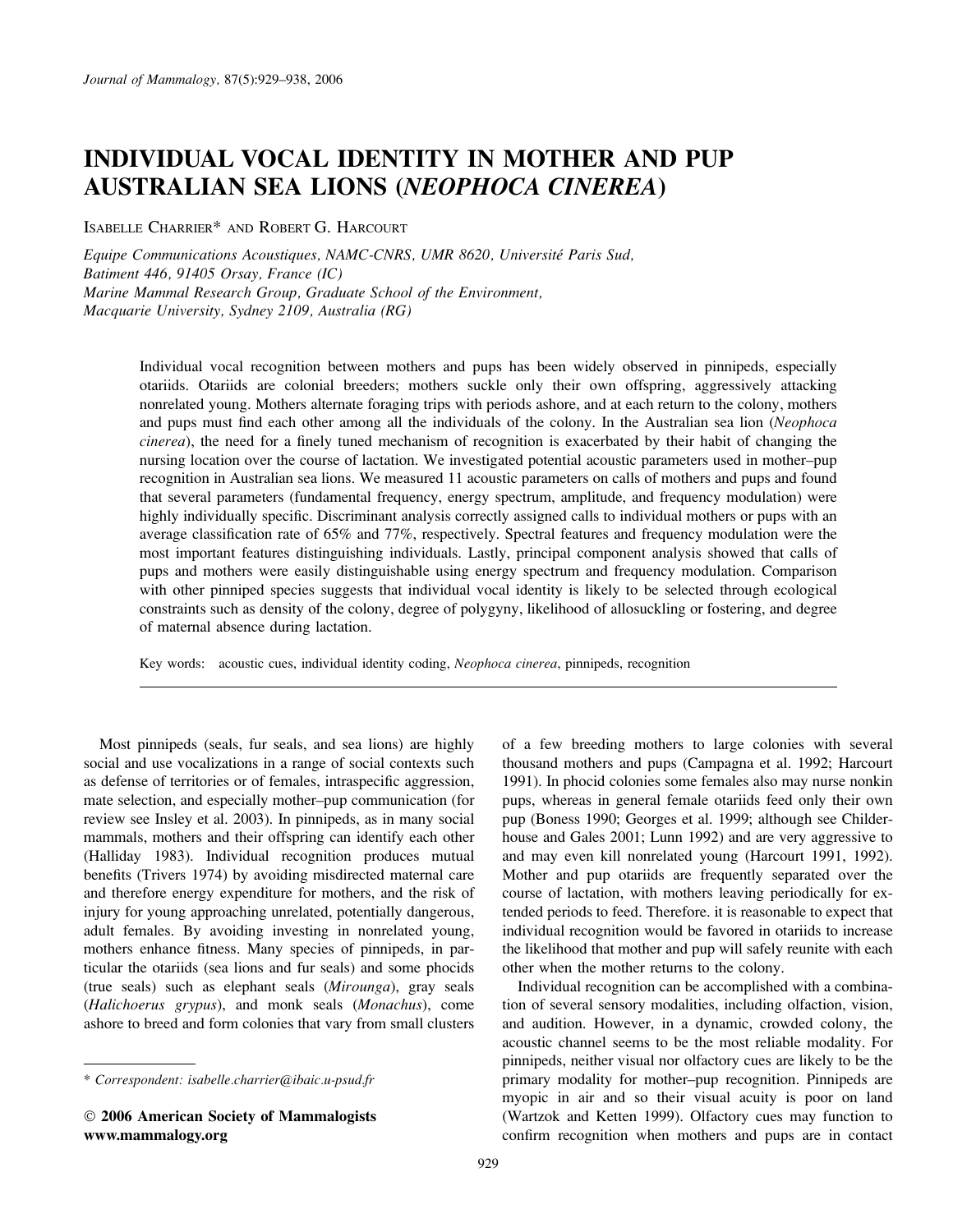(Bonner 1968; Dehnhardt 2002; Stirling 1971), but transmission over long distances may be confounded by wind direction and strength. In contrast, acoustic signals are efficient at longer distances. Individual vocal recognition between mother and young has been described in several pinniped species, but experimental evidence for this is sparse (for review see Insley et al. 2003). The mechanisms involved in individual vocal identification are unknown except for one, or possibly, two species (subantarctic fur seal [Arctocephalus tropicalis]— Charrier et al. 2002, 2003; antarctic fur seal [Arctocephalus gazella]—T. Aubin et al., pers. comm.).

The Australian sea lion (Neophoca cinerea) has a breeding cycle unique among pinnipeds. Neighboring colonies give birth asynchronously and nonseasonally with a reproductive cycle averaging 17.2 months (Gales and Costa 1997; Higgins and Gass 1993). Pupping seasons begin during summer or winter in successive cycles. This unusual asynchronous breeding pattern might be due to the fact that resources are limited even if stable over the year. This strategy may avoid competition for resources between females at seasonal peaks (Gales et al. 1994). The extended period of lactation is implicated in a number of biological adaptations unique to the Australian sea lion, including a longer gestation, a prolonged postimplantation period (Gales et al. 1997), and low-fat milk (milk composed of 26% of fat versus 40% on average in other otariids—Higgins 1990; Hoelzel 2002; Kretzmann et al. 1991), and also may have resulted in behavioral adaptations. Mothers may make shorter foraging trips compared to other otariids (1–2 days— Higgins and Gass 1993), and pups may start to forage before weaning (Gales et al. 1992).

A few days after giving birth to a single pup, Australian sea lion mothers alternate foraging trips to sea (1–2 days) with periods ashore to nurse their pup (1–2 days), and this cycle continues until weaning (Costa 1991; Higgins 1990; Riedman 1990; Stirling 1972). At each return, mothers and pups must find each other among other individuals at the colony. The need for a finely tuned mechanism of recognition is increased by the fact that adult females are highly aggressive toward nonkin (Gales et al. 1994) and by their habit of changing the suckling location over the course of lactation (Marlow 1975). Indeed, at our study site in Seal Bay Conservation Park on Kangaroo Island, South Australia, mothers give birth at the west end of the colony, a part of the rocky area where there are holes in which pups can be hidden during their 1st weeks of life (Gales et al. 1994; Higgins and Gass 1993). These hiding places are especially important for survival of pups at the beginning of the breeding season when mothers are highly aggressive toward nonkin and males are aggressive toward pups (Higgins and Tedman 1990; Marlow 1975). When pups are 1 month old, mothers move them to the main central area, which is composed of a long, sandy beach with dunes and tall bushes, or to the eastern and western protected areas (Gales et al. 1994; Higgins and Gass 1993). At each return from the ocean mothers may have to find their pup in completely different areas, even on consecutive attendances. This is in sharp contrast to fur seals, which exhibit site fidelity, returning to the same area or rock repeatedly, reducing the probability that they

will not reunite (Lunn and Boyd 1991; Phillips 2003). Considering all these particular characteristics, the Australian sea lion is an outlier among otariids because the densities of different breeding colonies are quite low, the degree of polygyny of this species is slight (Gales and Costa 1997; Higgins 1990), and they do not show site fidelity throughout lactation. Based on all these biological and ecological differences, we hypothesize the individual vocal recognition system may show specific and different adaptations compared to other otariid species (call characteristics and features composing the individual vocal signature).

Here, we report the results of an acoustic analysis on calls of both mothers and pups. We tested the hypothesis that there would be statistically distinguishable components, which could be used to allow recognition between mothers and pups.

#### MATERIALS AND METHODS

Study location and animals.—We studied Australian sea lions at Seal Bay Conservation Park on Kangaroo Island (35°41′S, 136°53′E), South Australia, in February 2005. The colony is in a protected area, with free access to the colony being prohibited to protect Australian sea lion breeding areas. The sea lions at Seal Bay have been habituated to humans for more than 35 years and can be approached relatively closely without undue disturbance, which facilitates recording their vocalizations. The colony numbers approximately 700 animals. Most pups were injected with a unique passive integrated transponder (PIT) tag (Allflex, Brisbane, Queensland, Australia) shortly after birth by Seal Bay staff members as part of a long-term monitoring program.

Recording procedure.—We recorded pup attraction calls and female attraction calls emitted by mothers and pups, respectively. Calls were recorded when a mother and her pup were searching for each other, for example, when a mother was returning from a feeding trip or from a short swim. The distance between the seal and the microphone was kept at approximately 2 m. At the time of the recordings all pups were 3–4 months old.

We recorded calls using a BeyerDynamic M69 TG microphone (BeyerDynamic, Heilbronn, Germany) mounted on a 3-m boom connected to a Marantz PMD 670 digital recorder (Marantz Europe, Eindhoven, Netherlands). Calls were recorded at a 44.1-kHz sampling frequency, with 16-bit resolution.

Acoustic analysis.—We recorded pup attraction calls from 37 mothers and female attraction calls from 44 pups. High-quality recordings are essential to obtain accurate measurements, so we selected recordings for individuals for which we had at least 10 calls with good signal to noise ratio. This resulted in a sample size of 14 mothers and 15 pups. Before analysis, all recordings were resampled at 22.05 kHz because the highest frequencies observed in the calls were no greater than 10 kHz.

To assess acoustic features potentially used for mother–pup recognition, we measured 11 variables (Fig. 1) using the acoustic software Avisoft SAS Lab Pro (R. Specht, version 4.36; Avisoft Bioacoustics, Berlin, Germany) and Syntana (Aubin 1994); we partially based our choice of variables on our previous studies of individual recognition (Charrier et al. 2002, 2003).

We measured the following variables: total duration of the call (ms); relative peak time, corresponding to the ratio between the time at which the peak amplitude of the call occurs and the total call duration (relative peak time represents the relative temporal position within the signal of the highest amplitude peak); frequency value of the fundamental frequency (Hz); frequency value of the 1st peak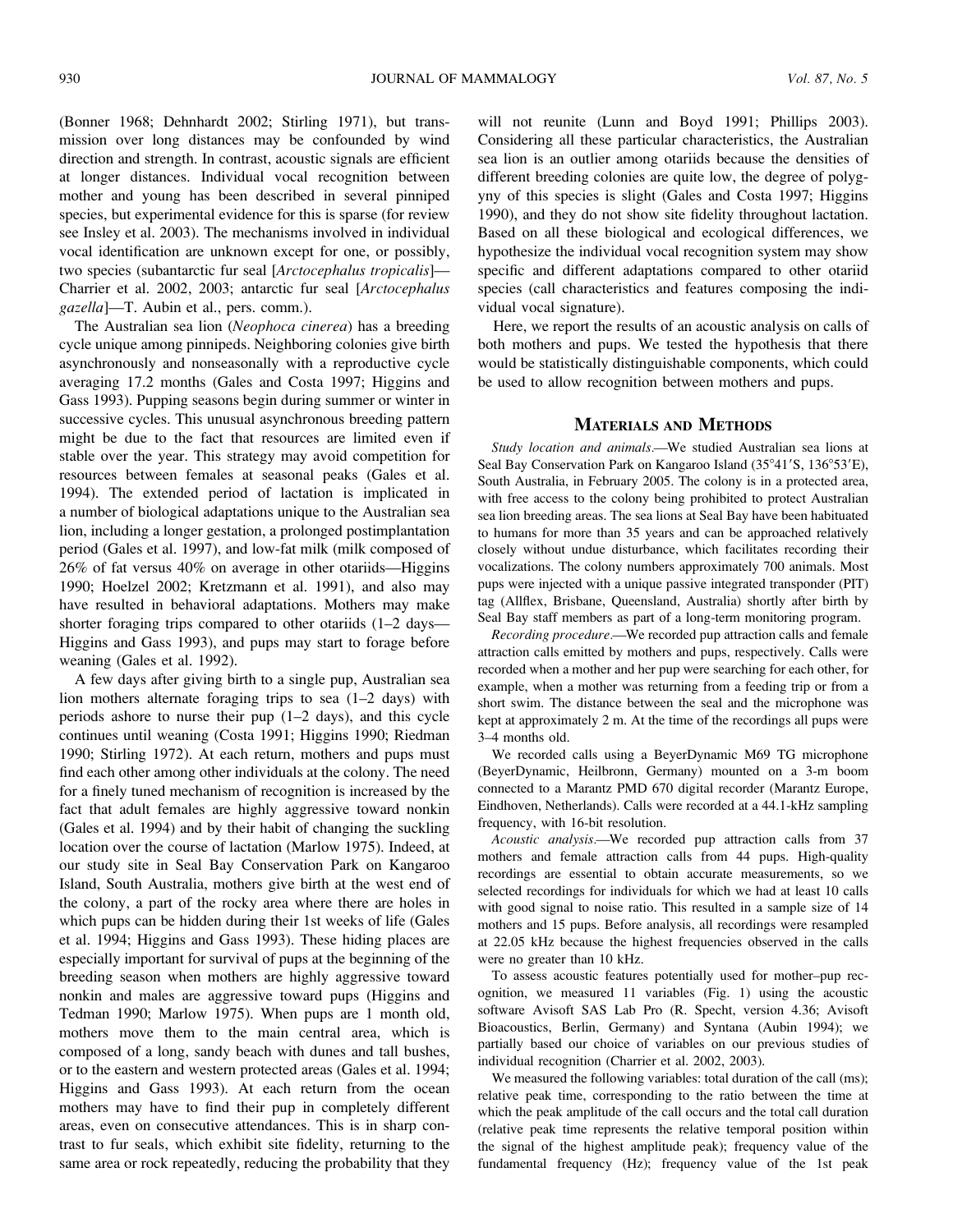## Spectrogram



FIG. 1.—Acoustic features measured on calls of Australian sea lions (Neophoca cinerea) using different methods. Start and peak frequency (Fstart and Fpeak) and ascending duration (dasc) were measured on the spectrogram. Also shown are duration to the peak amplitude (dpeak), total duration (Dur), and amplitude modulation depth (not shown on the figure) on the oscillogram; fundamental frequency and frequency of the 1st, 2nd, and 3rd peak amplitude (f0 and Fmax1–2–3) on the energy spectrum; frequency of amplitude modulation (AMf) on the amplitude envelope; and frequency and excursion of frequency modulation (FMf and FMexc) on the instantaneous frequency.

amplitude (Hz); frequency value of the 2nd peak amplitude (Hz); frequency value of the 3rd peak amplitude (Hz); frequency of the fast amplitude modulation (Hz); depth (extent of the amplitude variation) of the fast amplitude modulation  $(\%)$ ; frequency of the fast frequency modulation when present (Hz); excursion range (frequency range) of the fast frequency modulation (Hz); and slope of the slow, ascending frequency modulation present in the initial part of the call (Hz/m).

We measured features relative to duration and amplitude on an oscillogram (total duration, relative peak time, and fast amplitude modulation depth; cursor precision  $= 1$  ms). Frequency of the fast amplitude modulation was measured on the envelope calculated with the analytical signal method using the Hilbert transformation (Mbu Nyamsi et al. 1994). Spectral features (fundamental and peak amplitude frequencies) were measured using the averaged amplitude spectrum (Hamming window, frequency resolution  $= 0.6$  Hz) calculated on the entire length of the call. Characteristics of the fast frequency modulation (frequency and excursion) were measured on the fundamental frequency. We 1st filtered the signal to keep the fundamental frequency only (digital filtering, fast Fourier transform windows: 1,024 points,  $\Delta F = 21$  Hz), and then calculated its instantaneous frequency by using the analytic signal method. This allowed us to accurately follow fast frequency modulations (cursor precision  $= 1$  ms and 3 Hz). To characterize the slow, ascending frequency modulation, we measured 3 additional features (start frequency, peak frequency, and ascending duration) on the spectrogram (Syntana; window size = 1,024 poits,  $\Delta F = 21$  Hz,  $\Delta t = 46$  ms). The slope of the ascending frequency modulation was then calculated following the formula: (peak frequency  $-$  start frequency)/duration of the ascending part. All sound spectrograms calculated with Avisoft and Syntana used a 1,024-point fast Fourier transform window size  $(\Delta F = 21$  Hz,  $\Delta t = 46$  ms).

Because the value of the fundamental is likely to change with individuals, the values of the different harmonics also are likely to vary. To compare the energy distribution in the spectrum between calls of different individuals (e.g., to determine which harmonics were energetically reinforced) we created a picture of the energy distribution for each considered call by coding the harmonic values corresponding to the 1st, 2nd, and 3rd peak amplitudes by their position in the spectrum rather than their absolute numerical value. For example, if frequency of the 1st peak amplitude was the fundamental, frequency of the 2nd peak amplitude the 3rd harmonic, and frequency of the 3rd peak amplitude the 1st harmonic, then frequency of 1st peak amplitude  $= 1$ , frequency of 2nd peak amplitude  $= 4$ , and frequency of 3rd peak amplitude  $= 2$ .

Statistical analyses.—We describe the intra- and interindividual variation in each parameter using the coefficient of variation (CV— Charrier et al. 2002, 2003; Lengagne et al. 1997; Robisson et al. 1993). For each parameter, we calculated  $CV_i$  (within-individual  $CV$ )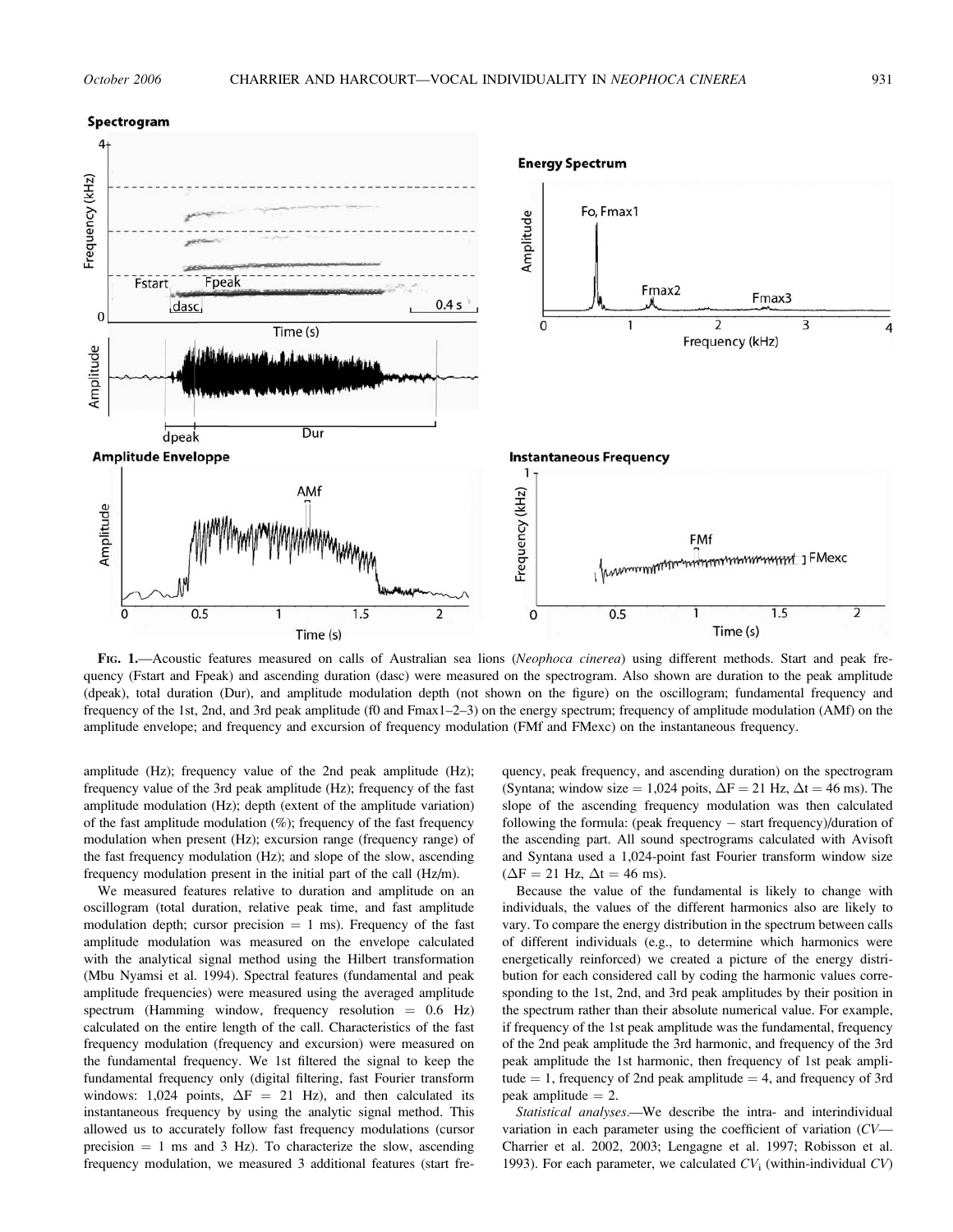TABLE 1.—Results of descriptive analysis performed on calls of mother and pup Australian sea lions.

| Variables <sup>a</sup> | $\bar{X}$     | SD   | $n$ calls | $n$ individuals | $\overline{CV}_i$ | CV <sub>b</sub> | <b>ANOVA</b>      | PIC  |
|------------------------|---------------|------|-----------|-----------------|-------------------|-----------------|-------------------|------|
| Mothers                |               |      |           |                 |                   |                 |                   |      |
| Dur                    | 1,052         | 354  | 140       | 14              | 20.59             | 33.67           | $14.5*$           | 1.64 |
| <b>RPT</b>             | 0.64          | 0.22 | 140       | 14              | 31.27             | 34.43           | $5.2*$            | 1.10 |
| f0                     | 534           | 96   | 140       | 14              | 7.4               | 17.92           | $116.5*$          | 2.42 |
| Fmax1                  | 647           | 243  | 140       | 14              | 20.64             | 37.62           | $26.6*$           | 1.82 |
| Fmax2                  | 1,106         | 418  | 139       | 14              | 25.91             | 37.80           | $30.8*$           | 1.46 |
| Fmax3                  | 1,596         | 473  | 130       | 14              | 16.21             | 29.63           | $52.4*$           | 1.83 |
| FM, f                  | 50            | 18   | 61        | $\overline{7}$  | 15.13             | 36.35           | 182.3*            | 2.40 |
| FM, exc                | Range: 15-180 |      | 61        | $\tau$          |                   |                 |                   |      |
| AM, f                  | 49            | 17   | 66        | $\overline{7}$  | 11.65             | 34.95           | 244.0*            | 3.00 |
| AM, d                  | 68            | 21   | 65        | $\overline{7}$  | 25.49             | 30.17           | $14.8*$           | 1.18 |
| FMasc                  | 0.42          | 0.21 | 123       | 14              | 37.65             | 50.01           | $12.4*$           | 1.33 |
| Pups                   |               |      |           |                 |                   |                 |                   |      |
| Dur                    | 813           | 273  | 150; 15   | 15              | 21.73             | 33.54           | $20.3*$           | 1.54 |
| <b>RPT</b>             | 0.43          | 0.23 | 150; 15   | 15              | 52.67             | 52.52           | 1.3 <sub>NS</sub> | 1.00 |
| f0                     | 704           | 194  | 150; 15   | 15              | 6.35              | 27.57           | 538.3*            | 4.34 |
| Fmax1                  | 1257          | 742  | 150; 15   | 15              | 36.22             | 59.05           | $15.5*$           | 1.63 |
| Fmax <sub>2</sub>      | 2266          | 886  | 150; 15   | 15              | 28.64             | 39.10           | $36.5*$           | 1.37 |
| Fmax3                  | 2421          | 926  | 148; 15   | 15              | 34.74             | 38.26           | $3.0*$            | 1.10 |
| FM, f                  | 74            | 12   | 23; 3     | 3               | 13.91             | 16.65           | $9.5*$            | 1.20 |
| FM, exc                | Range: 20-150 |      | 23; 3     | 3               |                   |                 |                   |      |
| AM, f                  | 99            | 30   | 85;10     | 10              | 18.60             | 30.30           | $20.9*$           | 1.63 |
| AM, d                  | 87            | 8    | 76; 9     | 9               | 6.71              | 9.62            | $11.0*$           | 1.44 |
| FMasc                  | 1.72          | 1.46 | 112; 14   | 14              | 60.62             | 85.03           | $7.7*$            | 1.40 |

<sup>a</sup> Abbreviations: Dur, total duration; RPT, relative peak time; f0, fundamental frequency; Fmax1, frequency of 1st peak amplitude; Fmax2, frequency of 2nd peak amplitude; Fmax3, frequency of 3rd peak amplitude; FM, f, frequency of fast frequency modulation; FM, exc, excursion of fast frequency modulation; AM, f, frequency of fast amplitude modulation; AM, d, depth of fast amplitude modulation; FMasc, slope of the slow, ascending frequency modulation (see "Materials and Methods" for definitions). PIC, potential for individual coding.  $* P < 0.05$ ; NS, not significant.

and  $CV_b$  (between-individual  $CV$ ) using the formula for weak samples:  $CV = \{100(SD/\bar{X})[1 + (1/4n)]\}$ , where SD is standard deviation,  $\bar{X}$ is the mean of the sample, and  $n$  is the population sample (Sokal and Rohlf 1995). To assess the potential of individual coding (PIC) for each parameter, we calculated the ratio  $CV_b/\overline{CV}_i$  (where  $\overline{CV}_i$  is the mean value of the CV<sub>i</sub>s of all individuals—Robisson et al. 1993). For a given parameter, a PIC value greater than 1 means that this parameter is individual specific because the intraindividual variability is smaller than the interindividual variability (Robisson et al. 1993). For each acoustic feature, we used 1-way analysis of variance (ANOVA) to assess differences between individuals. We employed Welch's correction for unequal variances for all ANOVAs (Welch 1938), regardless of the results of heteroscedasticity diagnostic tests (Moser and Stevens 1992; Moser et al. 1989). Because we were measuring several acoustic features on each call and performing multiple tests on the same data set, we adjusted the level of significance using the sequential Bonferroni adjustment (Keppel 1991; Quinn and Keough 2002).

We further tested individuality in calls by performing separate discriminant function analyses (DFAs) for mothers and pups. The aim of this analysis was to determine which acoustic features can be used to differentiate individuals by approximating the likelihood that any given call will be classified as coming from the correct individual.

To identify the acoustic features that contributed to the variation of the calls in our total sample (both mothers and pups), we performed a principal component analysis (PCA) with varimax rotation. To assess which factors contributed most to the variation, we kept factors showing eigenvalues  $> 1$  only. Because some features such as fast amplitude and frequency modulation were not measurable for all individual calls (i.e., frequency and excursion of frequency modulation and depth of amplitude modulation were removed from this analysis), we calculated the PCA for 7 rather than 10 parameters (229 calls with

7 features versus 62 calls with 10 features). All statistical analyses were performed using SPSS (SPSS Inc., Chicago, Illinois) and Statistica (StatSoft Inc., Tulsa, Oklahoma). Values given below are mean  $\pm$  SD.

#### **RESULTS**

Description of calls.—Mothers produced harmonic calls (duration:  $1,052 \pm 354$  ms; Table 1), sometimes including a noisy part without a well-defined harmonic structure (Fig. 2A). Most calls started with a slow, ascending frequency modulation (0.42  $\pm$  0.21 Hz/ms; Table 1) followed by a flatter part. The frequency spectrum of mothers' calls is composed of a fundamental frequency (534  $\pm$  96 Hz, Table 1) and its harmonics series. Most of the call energy was concentrated between 400 and 2,100 Hz, corresponding to the fundamental frequency and its 1st harmonics (up to the 3rd harmonic). In 12 of 14 mothers, the fundamental frequency was the frequency with the 1st peak amplitude. There were 5 main combinations to describe the energy spectrum in mothers compared to 11 for pups (Table 2). Combinations varied weakly within individuals and we kept the most frequent and then representative combination for each individual. One main combination was found for 9 of 14 of mothers  $(1-2-3, i.e.,$  the fundamental showing the 1st energy peak, the 1st harmonic showing the 2nd energy peak, and the 2nd harmonic showing the 3rd energy peak; Table 2). Most calls had a fast amplitude modulation linked to a fast frequency modulation (FM) because for each given call, the frequency of amplitude modulation (AM) was not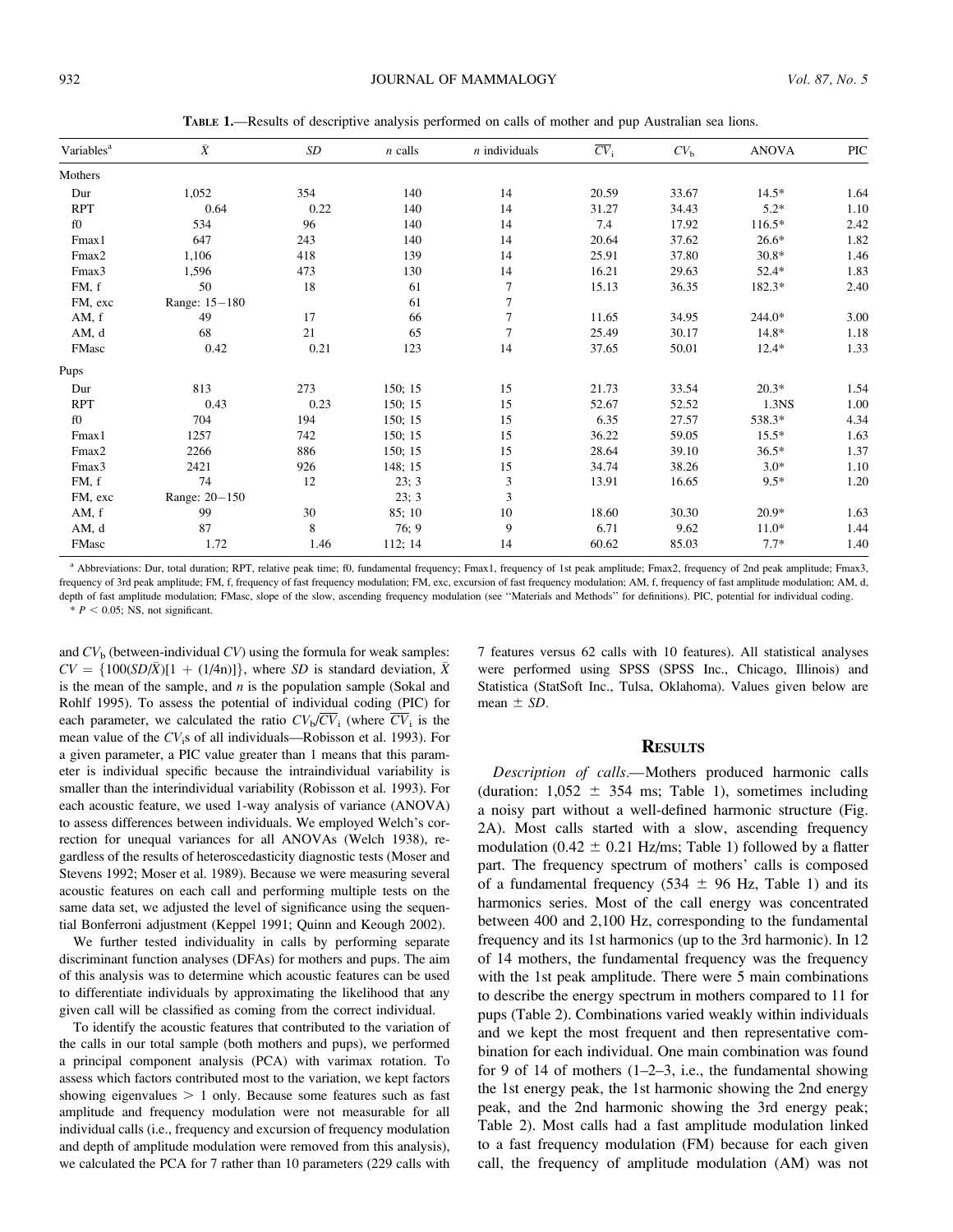

FIG. 2.—Spectrograms and waveforms of A) pup attraction calls emitted by 3 different Australian sea lion mothers and B) of female attraction calls emitted by 3 different Australian sea lion pups. Three types of calls are represented on this figure: harmonic calls (left), harmonic calls with noisy part (middle), and multiple harmonics and noisy calls (right). The main type produced by both mothers and pups is the harmonic call. Calls with multiple harmonics were mainly found in pups. (Hamming window size  $= 1,024$  points, precision in frequency  $= 21.5$  Hz).

significantly different from the frequency of the frequency modulation (AM frequency  $= 49 \pm 17$  Hz and FM frequency  $=$ 50  $\pm$  18 Hz; Table 1; paired *t*-test:  $t = 1.35$ ,  $df = 60$ ,  $P =$ 0.18). The highest amplitude peak occurred in the 2nd half of the call (relative peak time  $= 0.64 \pm 0.22$ ; Table 1).

Pups produced shorter harmonic calls (duration:  $813 \pm 273$ ms; Table 1), some of them presenting a noisy part with a great number of harmonics (Fig. 2B). Similar to calls of mothers, calls of pups calls started with an ascending frequency modulation (1.72  $\pm$  1.46 Hz/ms; Table 1). The spectrum of calls of pups consisted of a fundamental frequency (704  $\pm$  194 Hz; Table 1) and its harmonics series. Calls of pups were higher in frequency than calls of mothers, with most call energy concentrated between 500 and 3,400 Hz, corresponding to the fundamental frequency and its first 7 harmonics. The fundamental frequency was the frequency with the 1st peak amplitude for only 4 of 15 pups, and was distributed between the first 3 harmonics. The most common combination of peak harmonics occurred for only 3 of 15 pups (i.e., 1-2-3; Table 2). In contrast to calls of mothers, which showed only 5 main combinations, pup calls showed 11 different combinations (Table 2), indicating a greater variability in energy spectrum than for mothers. Pups' calls, like mothers' calls, showed a fast amplitude modulation (AM frequency =  $99 \pm 30$  Hz; Table 1) and a fast frequency modulation (FM frequency  $= 74 \pm 12$  Hz; Table 1). Based on the calls on which we were able to measure both amplitude and frequency modulation frequency, we found that amplitude and frequency modulation also were linked in pups' calls because both parameters showed the exact same values ( $n = 23$  calls, AM frequency = 74  $\pm$  14 Hz and FM frequency = 74  $\pm$  12 Hz; paired *t*-test:  $t = 0.59$ ,  $df = 22$ ,  $P =$ 0.56). The highest peak amplitude occurred in the middle part of the call (relative peak time  $= 0.43 \pm 0.23$ ; Table 1).

Some calls had intermediate frequencies between main harmonics with less than 100-Hz difference (Figs. 1 and 2). Because of the uncertainty principle of the spectrographic calculation (Beecher 1988), these bands are not real harmonics but are generated by the fast amplitude modulation and frequency modulation. When the frequency of both amplitude and frequency modulation coincides, several additional frequency bands are present between main harmonics and these are spaced by 80 Hz, corresponding to the mean frequency value of frequency and amplitude modulations.

Potential for individual coding.—All coefficients of variation within individuals  $(CV<sub>i</sub>s)$  were smaller than those among individuals  $(CV_b s)$  for both mothers and pups, resulting in PIC values greater than 1 (Table 1). For each feature and for both mothers and pups, there was a significant difference between individuals except for 1 parameter, relative peak time, in pups  $(ANOVA, F = 1.223, P = 0.265).$ 

Features relative to the fundamental frequency, the energy spectrum, and both frequency and amplitude modulation generated PIC values of about 2, indicating that these features were highly individualized. For both mothers and pups, the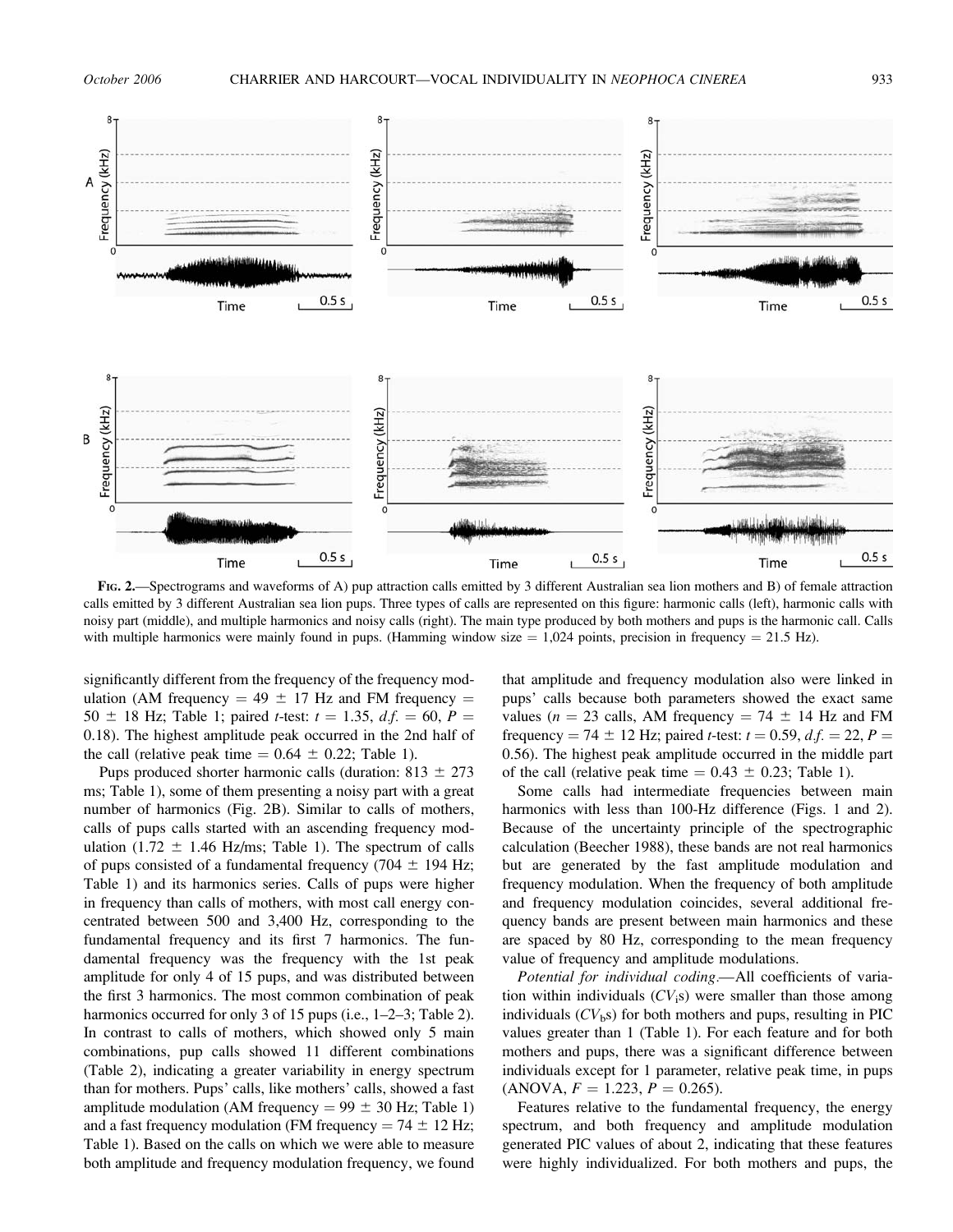TABLE 2.—Distribution of energy in calls of mother and pup Australian sea lions. The different combinations showed the 3 frequencies having the highest energy. In mothers' calls, most of energy is concentrated between the fundamental frequency and its 3 first harmonics in mothers' calls, whereas in pups' calls the energy spectrum ranged between the fundamental frequency and the 12th harmonics.

| Main combinations | Mothers $(n = 14)$ | Pups $(n = 15)$ |
|-------------------|--------------------|-----------------|
| $1 - 2 - 3$       | 9                  | 3               |
| $1 - 3 - 2$       |                    | 2               |
| $1 - 2 - 4$       |                    |                 |
| $1 - 4 - 2$       |                    |                 |
| $1 - 3 - 4$       |                    | 2               |
| $1 - 4 - 3$       |                    |                 |
| $2 - 4 - 6$       |                    |                 |
| $2 - 6 - 7$       |                    |                 |
| $2 - 10 - 4$      |                    |                 |
| $3 - 1 - 2$       | 2                  |                 |
| $3 - 1 - 4$       |                    |                 |
| $3-4-1$           |                    |                 |
| $3-4-5$           |                    |                 |
| $4 - 10 - 13$     |                    |                 |

<sup>a</sup> Abbreviations: 1, fundamental frequency (f0); 2, 1st harmonic; 3, 2nd harmonic; ... 13, 12th harmonic.

fundamental frequency had one of the highest PIC values (2.42 in mothers and 4.34 in pups; Table 1). In contrast, the relative peak time obtained PIC values close to 1.

Discrimination among individuals.—The DFA performed on 7 acoustic parameters revealed a significant difference among mothers (Wilk's  $\lambda = 0.01, F = 7.28, df = 91, 606,$  $P < 0.001$ ) and pups (Wilk's  $\lambda = 0.006$ ,  $F = 7.53$ ,  $df = 98$ , 590,  $P < 0.0001$ ). In mothers, the overall DFA extracted all parameters and 2 discrimination roots (eigenvalues: 6.7 and 1.5, respectively) that contributed to 79.8% of the total variance (65.2% and 14.6% respectively; Table 3). Frequency features (F0, Fmax1–3) were strongly correlated with the 1st root and time features (duration and ascending frequency modulation) were correlated with the 2nd root. The parameters allowing us to distinguish between individuals are mainly represented by fundamental frequency value and the energy spectrum. In addition, the classification matrix revealed that calls were correctly assigned to individuals with an averaged classification rate of 65% (range: 25–89%). Two mothers had low classification rates (25%); however, these rates were still greater than expected by chance  $(1/14 = 7.1\%)$ .

In pups, DFA extracted all parameters except 1 (relative peak time), and 2 discrimination roots (eigenvalues: 9.7 and 1.6, respectively) that contributed to 83.1% of the total variance (71.2% and 11.9%, respectively; Table 3). Fundamental frequency, frequency of 1st peak amplitude, and slope of the ascending frequency modulation were strongly correlated with the 1st root and duration, relative peak time, and frequencies of 2nd and 3rd peak amplitude were correlated with the 2nd root. The classification matrix indicated that 77% of calls on average (range: 30–100%) were assigned to the correct individuals. Although calls of one pup were correctly classified only 30% of the time, all pups showed classification rates much greater than

TABLE 3.—Results of discriminant function analysis on calls of mother and pup Australian sea lions, showing the 2 roots extracted and the acoustic features (in bold) that contribute the most to the discrimination among mothers' and pups' calls.

| Variable <sup>a</sup> | Root 1   | Root 2   |
|-----------------------|----------|----------|
| Calls of mothers      |          |          |
| Dur                   | 0.116    | $-0.582$ |
| <b>RPT</b>            | $-0.103$ | $-0.303$ |
| $f_{0}$               | 0.461    | 0.217    |
| Fmax1                 | 0.582    | $-0.144$ |
| Fmax2                 | 0.988    | $-0.193$ |
| Fmax3                 | 0.959    | $-0.064$ |
| <b>FMasc</b>          | 0.205    | 0.783    |
| Eigenvalue            | 6.7      | 1.5      |
| Cumulative percentage | 65.2     | 14.6     |
| Calls of pups         |          |          |
| Dur                   | 0.167    | 0.780    |
| <b>RPT</b>            | $-0.024$ | 0.133    |
| f <sub>0</sub>        | 1.058    | $-0.069$ |
| Fmax1                 | $-0.277$ | 0.042    |
| Fmax2                 | $-0.349$ | 0.671    |
| Fmax3                 | $-0.130$ | 0.556    |
| FMasc                 | 0.108    | 0.044    |
| Eigenvalue            | 9.7      | 1.61     |
| Cumulative percentage | 71.2     | 83.1     |

<sup>a</sup> Abbreviations are as defined in Table 1.

those expected by chance  $(1/15 = 6.7\%)$ . By comparing the DFA results obtained for pups' and mothers' calls, we obtained higher classification rates and higher variances in pups than in mothers.

Discrimination between calls of mothers and pups.—We performed a PCA on our whole sample  $(n = 290 \text{ calls}, 29$ individuals) to assess the acoustic features enabling differentiation among mothers' and pups' vocalizations. The PCA extracted 2 factors that explained 51% of the variance of our sample (i.e., 32% and 19%, respectively; Table 4). Acoustic features such as relative peak time, fundamental frequency, and frequencies of 2nd and 3rd peak amplitude were highly correlated to the 1st factor, whereas duration and FMasc were strongly correlated with the 2nd factor (Table 4). The distinct grouping of pups' calls from mothers' calls in the plot of factor 1 compared to factor 2 (Fig. 3) shows that the 7 acoustic features used in this analysis can be used to differentiate among of mothers and pups from our sample (Fig. 3).

# **DISCUSSION**

Individuality in calls and adaptation to environmental constraints.—Our different analyses (PIC, DFA, and PCA) indicated that calls of both mothers and pups contain enough features to enable discrimination between individuals. Features such as the fundamental frequency, the energy spectrum, amplitude, and frequency modulation all had PIC values  $> 1$ , and therefore represent key components that could be used in mother–pup recognition. In calls of both mothers and pups, the fundamental frequency had one of the highest PIC values, which is not surprising because this feature is strongly correlated with body size and therefore with vocal tract length (Keleman 1963). This is consistent with other pinniped studies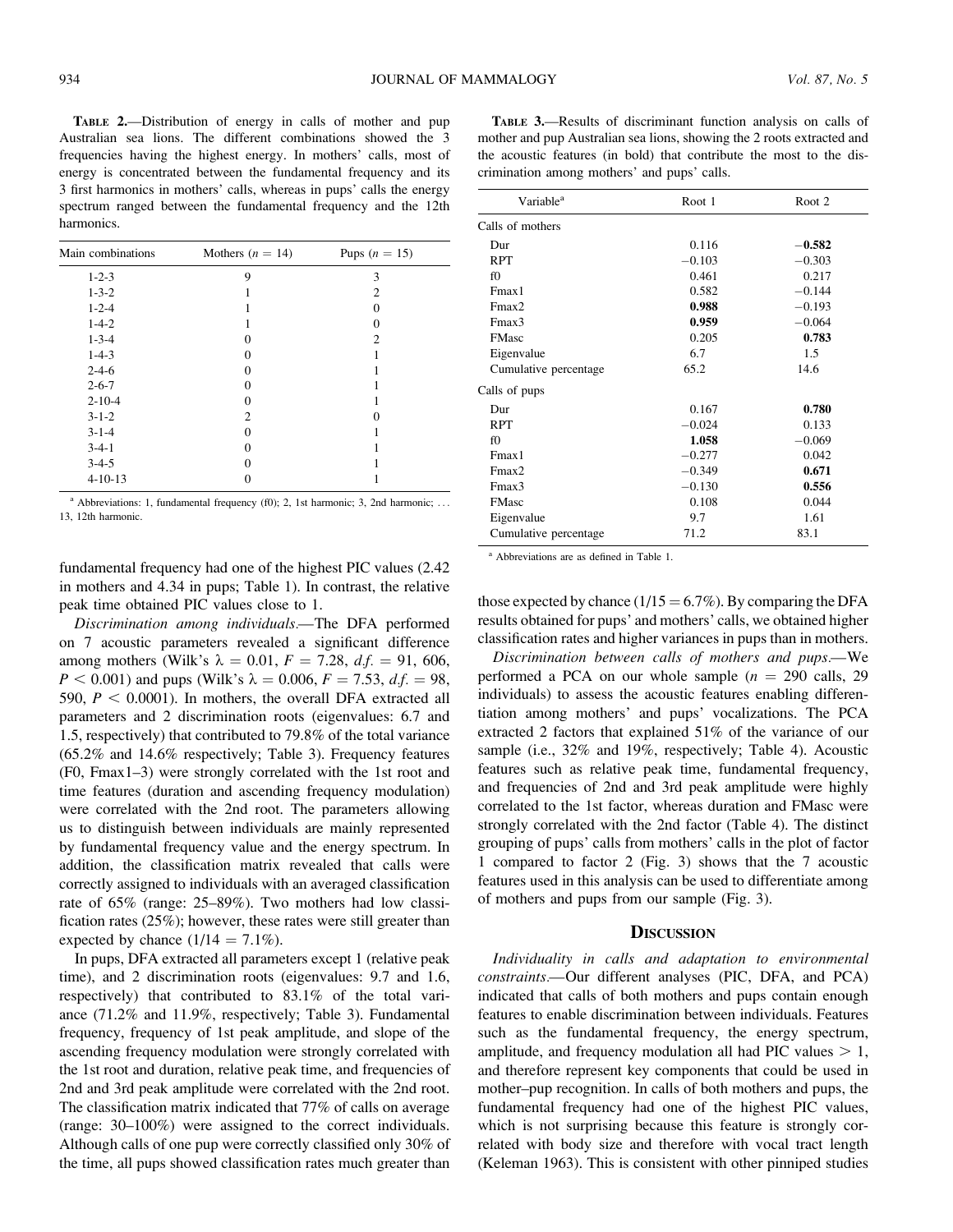TABLE 4.—Results of the principal component analysis with varimax rotation performed on the total sample of 290 Australian sea lion calls from 14 mothers and 15 pups. Variables contributing the most to differentiate mothers' from pups' calls are shown in bold.

| Variables <sup>a</sup> | Factor 1 | Factor 2 |  |  |
|------------------------|----------|----------|--|--|
| Dur                    | 0.189    | $-0.850$ |  |  |
| <b>RPT</b>             | $-0.602$ | $-0.079$ |  |  |
| F <sub>0</sub>         | 0.790    | 0.105    |  |  |
| Fmax1                  | 0.339    | 0.395    |  |  |
| Fmax <sub>2</sub>      | 0.700    | 0.216    |  |  |
| Fmax3                  | 0.662    | $-0.005$ |  |  |
| <b>FMasc</b>           | 0.435    | 0.617    |  |  |
| Eigenvalue             | 2.26     | 1.32     |  |  |
| % of variance          | 32.2     | 18.9     |  |  |
| % cumulative variance  | 32.2     | 51.1     |  |  |

showing that the fundamental frequency is individual specific (Charrier et al. 2002, 2003; Insley 1992; Page et al. 2002; Phillips and Stirling 2000; Schusterman 1992). The energy spectrum contributes to interindividual call variability, and experimental studies have shown this to be effective in mother– pup recognition (Charrier et al. 2002, 2003). Amplitude modulation is known to be a relatively poor component of individual recognition in both colonial birds and mammals because it is highly degraded during propagation (Brémond and Aubin 1992; Charrier et al. 2001, 2002, 2003). However, amplitude modulation plays an important role in the localization of the emitter (Aubin and Jouventin 2002a) and in the estimation of distance (Mathevon 1998; Naguib and Wiley 2001; Nelson 1988; Saberi et al. 1999). We found that vocalizations of Australian sea lions contain fast amplitude modulation that is highly individualized in both mothers and pups. At the Seal Bay colony, the density of Australian sea lions is moderately low (resulting in lower background noise), and sea lions spend most of the breeding season on the central part of the colony, which is an open sandy beach (i.e., a nonobstructed environment). They also can be found sleeping or wandering among the dunes above the main beach, a heavily vegetated area, at night and during extreme weather. Although this part of the colony is acoustically constraining and calls may be severely obstructed, reunions principally occur low down in the dunes or on the open beach. In open habitat, the acoustic signal transmission is much less obstructed than on rocky beaches. Indeed, rocks as well as vegetation are important obstacles for sound propagation and have direct effects on sound perception and localization (i.e., attenuation, reflection, and reverberation of the sound—Morton 1975; Wiley and Richards 1982). By contrast, in open environments, sound propagates more efficiently and undergoes only weak degradation. We then hypothesize that in this relatively open environment amplitude modulation could potentially be used in both mother–pup vocal recognition and for localization of the emitter. Australian sea lion mothers and pups must find each other across a wide open space (nonobstructed area) and mothers often change the nursing location between foraging trips, rather than using a rendezvous site (i.e., birth site or



a Abbreviations are as defined in Table 1.  $\Gamma$  FIG. 3. Scatterplot of factor 1 and factor 2 of principal component analysis performed on 7 acoustic features measured from Australian sea lion mothers and pups ( $n = 229$  calls).

''home spot''—Lunn and Boyd 1991; Phillips 2003). Thus, the use of amplitude modulation would be adaptive for mothers to identity and localize their pups and vice versa.

Another potential feature for individual recognition is frequency modulation, which is important in several other species (for reviews see Aubin and Jouventin 2002b; Becker 1982; Charrier et al. 2001, 2002, 2003). Frequency modulations are resistant to degradation, and so act as a reliable parameter for encoding information in dense and complex colonial environments. In vocalizations of Australian sea lion, we found 2 types of frequency modulation: a slow, ascending frequency modulation present in the initial part of the call, and a fast frequency modulation linked to the fast amplitude modulation. Amplitude modulation–frequency modulation linkage occurs in birds (Gaunt and Wells 1973), but has not been previously documented in mammals. Because both fast and slow frequency modulations differed between individuals, these features could be involved in the recognition process. In summary, Australian sea lions have the potential ability to use several acoustic features to identity each other, and future investigations will determine which features are effectively involved in such a recognition process by performing playback tests with modified or synthesized calls.

Comparison to other species.—Pinnipeds exhibit a range of social structure, breeding system, and habitat use. These biological and ecological traits result in differences in selective pressures for mother–pup vocal recognition. For colonial birds, characteristics of the individual vocal signature are linked to these different characteristics (Aubin and Jouventin 2002b; Charrier et al. 2001; Mathevon et al. 2003). For each species, the individual vocal signature differs by the number of parameters used (i.e., redundancy of information increasing with the risk of confusion) and also by acoustic characteristics of each parameter (i.e., resistance to degradation and use for localization). Colonial bird species with the highest environmental constraints exhibit the most complex individual vocal signature.

Ecological traits vary across different pinniped species. For instance, we can classify the different species according to their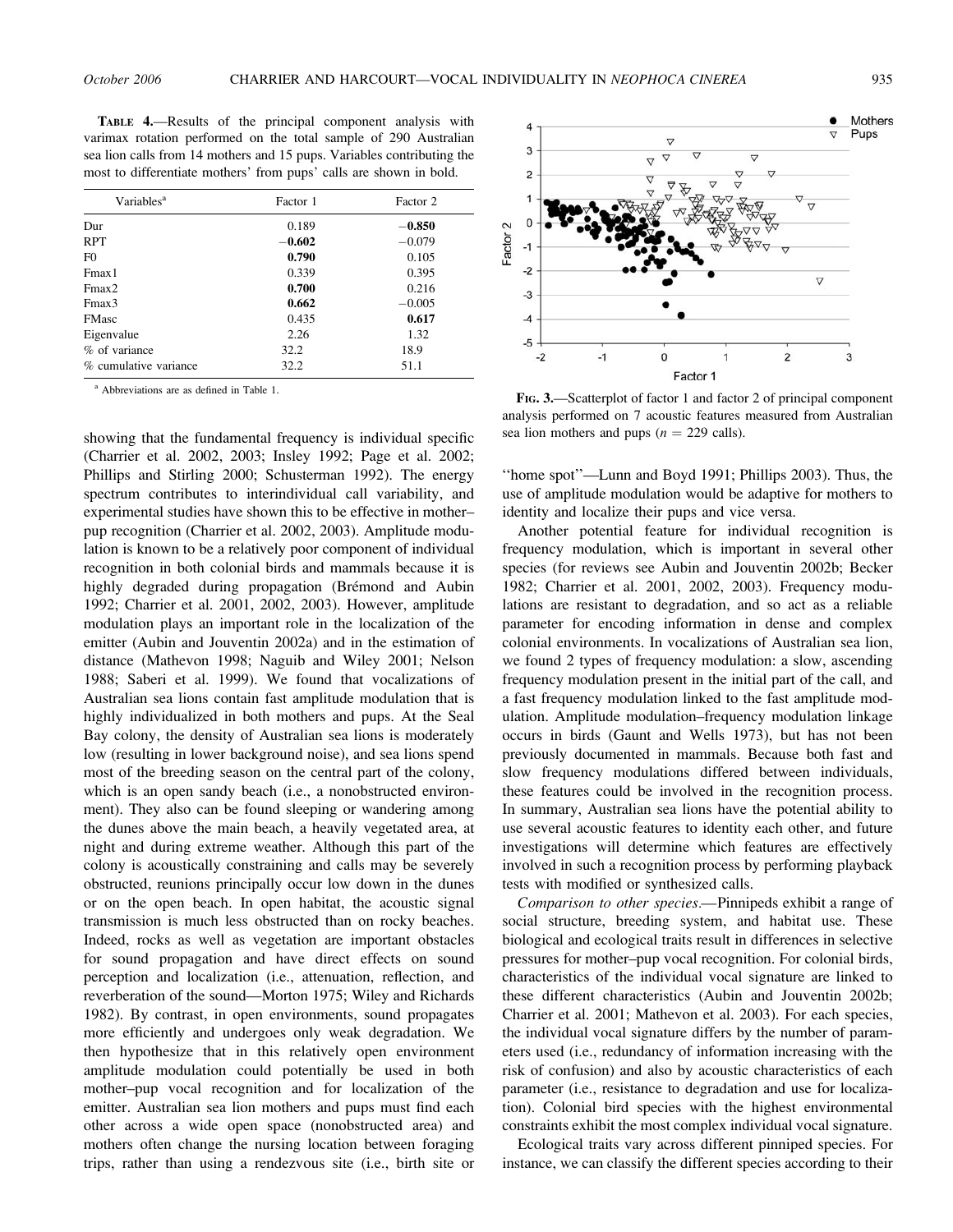TABLE 5.—Biological traits, resulting selective pressures for individual recognition, and observed percentages of classification rates measured on mothers' and pups' calls by using discriminant function analysis (DFA) on different species of pinnipeds. Biological traits are adapted from Riedman (1990) and Insley et al. (2003). DFA classification rates are based on published acoustic analyses performed on mothers' and pups' calls from different pinniped species.

|                         | Density <sup>a</sup> | Mating system     | <b>Allosuckling</b><br>or fostering | Maternal<br>absence | Selective<br>pressures for<br>individual<br>recognition | DFA classification<br>rates $(\% )$ |     | Sources for                   |
|-------------------------|----------------------|-------------------|-------------------------------------|---------------------|---------------------------------------------------------|-------------------------------------|-----|-------------------------------|
| <b>Species</b>          |                      |                   |                                     |                     |                                                         | Mother                              | Pup | DFA results                   |
| Otariidae               |                      |                   |                                     |                     |                                                         |                                     |     |                               |
| Otaria flavescens       | H                    | Polygyny          |                                     | Yes                 | High                                                    | 95                                  | 89  | Fernández-Juricic et al. 1999 |
| Arctocephalus forsteri  | H                    | Polygyny          |                                     | Yes                 | High                                                    | 88                                  | 79  | Page et al. 2002              |
| A. tropicalis           | H                    | Polygyny          | Rare                                | Yes                 | High                                                    | 84                                  | 83  | Page et al. 2002              |
| Callorhinus ursinus     | H                    | Polygyny          | Rare                                | Yes                 | High                                                    | 83                                  | 79  | Insley 1992                   |
| A. gazella              | H                    | Polygyny          | Rare                                | Yes                 | High                                                    | 74                                  | 52  | Page et al. 2002              |
| A. australis            | H                    | Polygyny          |                                     | Yes                 | High                                                    | 70                                  | 60  | Phillips and Stirling 2000    |
| A. pusillus doriferus   | H                    | Polygyny          |                                     | Yes                 | High                                                    | 76                                  |     | Tripovich et al. 2006         |
| Neophoca cinerea        | $M-L$                | Slight polygyny   | Observed                            | Yes                 | Moderate                                                | 65                                  | 77  | This study                    |
| Phocidae                |                      |                   |                                     |                     |                                                         |                                     |     |                               |
| Leptonychotes weddellii | M-L                  | Moderate polygyny | Observed                            | Short               | Moderate                                                | 60                                  | 52  | Collins et al. 2005           |
| Mirounga angustirostris | H                    | Polygyny          | Common                              | N <sub>0</sub>      | Moderate                                                | 54                                  | 64  | Insley 1992                   |
| Halichoerus grypus      | M                    | Moderate polygyny | Common                              | N <sub>0</sub>      | Moderate                                                |                                     | 31  | McCulloch et al. 1999         |
| Monachus schauinslandi  | L                    | Promiscuity       | Common                              | N <sub>0</sub>      | Low                                                     |                                     | 14  | Job et al. 1995               |

<sup>a</sup> Abbreviations for density: H, high; M, moderate; L, low.

breeding density and lactation length. All otariids and some phocid species such as elephant seals and gray seals breed in high-density colonies (Renouf 1991; Riedman 1990). However, most phocids breed in low-density colonies (e.g., Weddell seals [Leptonychotes weddellii]—Stirling 1969) or are widely dispersed at relatively low densities (Renouf 1991; Riedman 1990). Phocids and otariids have completely different lactation strategies, with phocids being ''capital breeders'' that rely largely on stored body reserves, whereas otariids are ''income breeders,'' relying on more recently acquired energy (Boyd 1998). Maternal attendance is accordingly much longer in otariids than in phocids (4–24 months versus 4–80 days— Renouf 1991; Riedman 1990). Otariid mothers must leave their pups for periods of several days (or weeks) to forage at sea. Thus, the risk of misdirecting maternal effort due to misidentification of pups, failure to reunite upon their return, or both is higher for otariid mothers than for phocid mothers. Phocid mothers are typically with their pup throughout lactation, or if separation does occur it is for relatively shorter periods, that is, a matter of hours (e.g., harbor seals [Phoca vitulina]—Boness et al. 1994; Weddell seals—Sato et al. 2002; Stirling 1969). Another important feature to take into account for selective pressure on individual recognition is the occurrence of fostering or allosuckling. Fostering and allosuckling rates are quite high in some phocids (Hawaiian monk seal [Monachus schauinslandi]—Boness 1990; harbor seals— Boness et al. 1992; gray seals—Perry et al. 1998). Boness et al. (1998) reported that 87% of Hawaiian monk seal mothers foster at least 1 pup during the breeding season. Some allosuckling instances have been anecdotally reported in fur seal species, but this phenomenon is considered very rare in otariids (Childerhouse and Gales 2001; Georges et al. 1999; Lunn 1992; Renouf 1991; Riedman 1990). Differences in

biological traits result in different selective pressures for mother–pup individual recognition (Table 5), and this seems to have a direct effect on the individual stereotypy of their vocalizations and will likely have direct consequences on their individual vocal signature.

Most acoustic analyses performed on pinniped vocalizations and especially those focusing on individuality of mother and pup calls have used DFA. By comparing the results (i.e., percentage of correctly classified calls to individuals) obtained in different pinniped species (here phocids and otariids only) with regard to their different ecological and biological traits, we found that species that live in high-density colonies, that have a high degree of polygyny, where allosuckling and fostering is rare or absent, and that have prolonged maternal absences are those whose calls exhibit the highest degree of individuality (i.e., strong selective pressures; all otariids except N. cinerea; Table 5). By contrast, species with low to moderate breeding densities, slight to moderate polygyny, and where allosuckling and fostering is present are under lower selective pressures for mother–pup recognition and these species exhibit lower levels of vocal stereotypy (N. cinerea and all phocids; Table 5). Taking these features together, we suggest that phocid species are in general under lower selective pressure for individual recognition and have lower DFA classification rates than otariids (14–64% for phocid pups versus 52–89% for otariid pups; Table 5). Our study species, the Australian sea lion, is intermediate with moderate selection pressures for mother–pup recognition and accordingly was intermediate in individual call recognition (77% in pups; Table 5).

In summary, call stereotypy is driven by a combination of ecological and biological traits. We hypothesize that the individual vocal signature in pinnipeds also will depend on these features, but until now few experimental studies have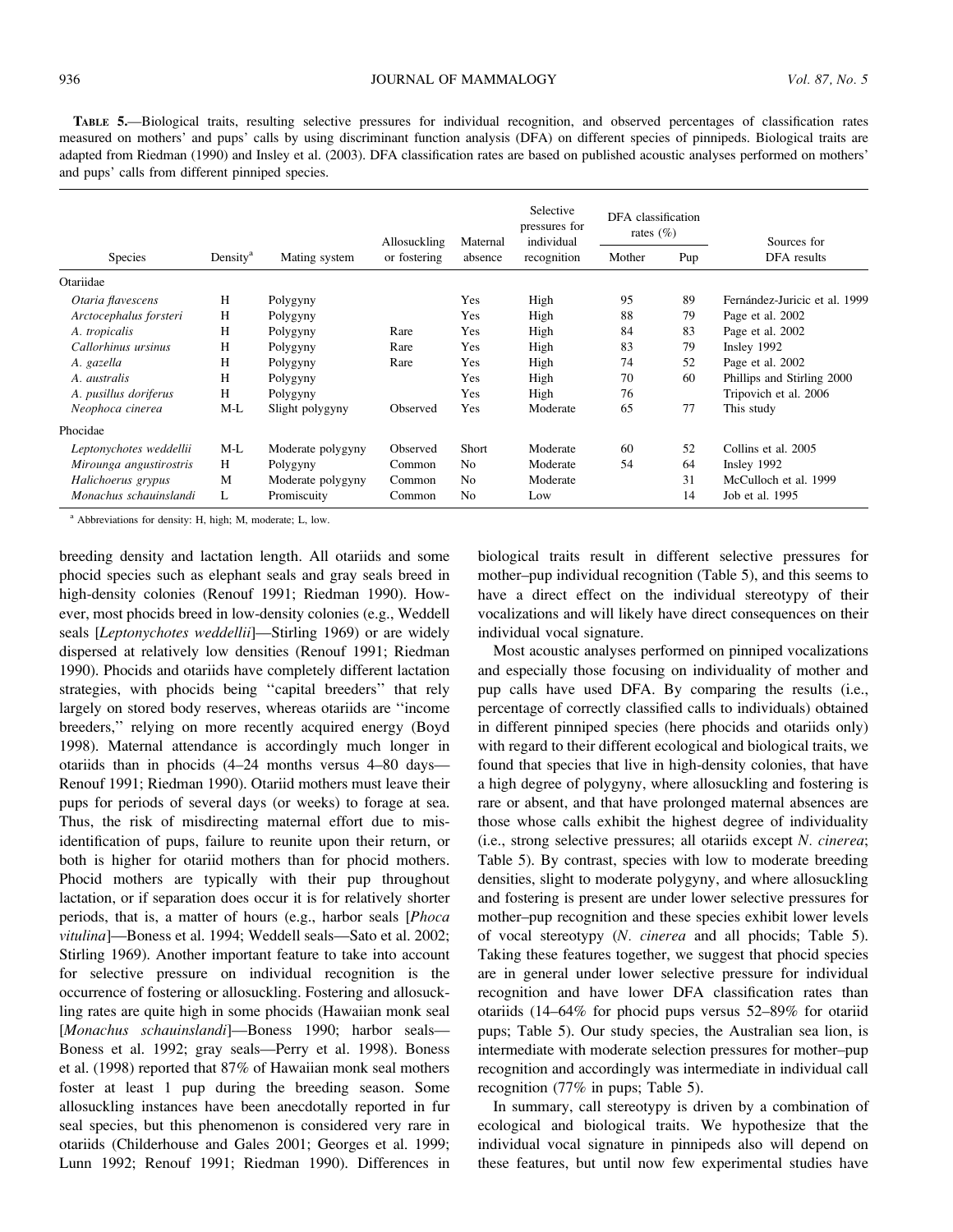been undertaken on the acoustic features used for mother– pup individual recognition (in A. tropicalis and A. gazella— Charrier et al. 2002, 2003; T. Aubin et al., in litt.), so future investigations with playback experiments on Australian sea lions are required to provide more detail on the relationship between social systems and individual recognition systems in this and other pinniped species.

### ACKNOWLEDGMENTS

This study was supported by Centre National de la Recherche Scientifique (Orsay, France) and Macquarie University (Sydney, Australia). This research was approved by the Department for Environment and Heritage, Australia (permit E24934). We warmly thank all team members from Seal Bay Conservation Park for introducing us to the animals and their environment. We thank the Jackson family for generously providing us with both a car and accommodation on Kangaroo Island, and S. Goldsworthy, B. Page, and J. McKenzie for sound advice on working with sea lions at Seal Bay. Many thanks to T. Aubin and an anonymous reviewer for helpful and constructive comments on the manuscript.

# LITERATURE CITED

- AUBIN, T. 1994. Syntana: a software for the synthesis and analysis of animal sounds. Bioacoustics 6:80–81.
- AUBIN, T., AND P. JOUVENTIN. 2002a. Localisation of an acoustic signal in a noisy environment: the display call of the king penguin Aptenodytes patagonicus. Journal of Experimental Biology 205: 3793–3798.
- AUBIN, T., AND P. JOUVENTIN. 2002b. How to identify vocally a kin in a crowd? The penguin model. Advances in the Study of Behaviour 31:243–277.
- BECKER, P. H. 1982. The coding of species-specific characteristics in bird sounds. Pp. 213–252 in Acoustic communication in birds (D. E. Kroodsma and E. H. Miller, eds.). Vol. 1. Academic Press, New York.
- BEECHER, M. D. 1988. Spectrographic analysis of bird vocalizations: implications of the uncertainty principle. Bioacoustics 1:187–208.
- BONESS, D. J. 1990. Fostering behaviour in Hawaiian monk seals: is there a reproductive cost? Behavioral Ecology and Sociobiology  $27.113 - 122$
- BONESS, D., W. D. BOWEN, S. J. IVERSON, AND O. OFTEDAL. 1992. Influence of storms and maternal size on mother–pup separations and fostering in the harbor seal, Phoca vitulina. Canadian Journal of Zoology 70:1640–1644.
- BONESS, D. J., W. D. BOWEN, AND O. T. OFTEDAL. 1994. Evidence of a maternal foraging cycle resembling that of otariid seals in a small phocid, the harbor seal. Behavioral Ecology and Sociobiology 34:95–104.
- BONESS, D. J., M. P. Craig, L. HONIGMAN, AND S. AUSTIN. 1998. Fostering behavior and the effect of female density in Hawaiian monk seals, Monachus schauinslandi. Journal of Mammalogy 79:1060–1069.
- BONNER, W. N. 1968. The fur seal of South Georgia. British Antarctic Survey Scientific Report 56:1–81.
- BOYD, I. L. 1998. Time and energy constraints in pinniped lactation. American Naturalist 152:717–728.
- BRÉMOND, J.-C., AND T. AUBIN. 1992. The role of amplitude modulation in distress call recognition by the black-headed gull (Larus ridibundus). Ethology Ecology & Evolution 4:187–191.
- CAMPAGNA, C., C. BISIOLI, F. QUINTANA, F. PEREZ, AND A. VILA. 1992. Group breeding in sea lions: pups survive better in colonies. Animal Behaviour 43:541–548.
- CHARRIER, I., N. MATHEVON, AND P. JOUVENTIN. 2002. How does a fur seal mother recognize the voice of her pup? An experimental study of Arctocephalus tropicalis. Journal of Experimental Biology 205:603–612.
- CHARRIER, I., N. MATHEVON, AND P. JOUVENTIN. 2003. Vocal signature recognition of mothers by fur seal pups. Animal Behaviour 65: 543–550.
- CHARRIER, I., N. MATHEVON, P. JOUVENTIN, AND T. AUBIN. 2001. Acoustic communication in a black-headed gull colony: how do chicks identify their parents? Ethology 107:964–974.
- CHILDERHOUSE, S. J., AND N. J. GALES. 2001. Fostering behaviour in the New Zealand sea lions Phocarctos hookeri. New Zealand Journal of Zoology 28:189–195.
- COLLINS, K. T., T. L. ROGERS, J. M. TERHUNE, P. D. MCGREEVY, K. E. WHEATLEY, AND R. G. HARCOURT. 2005. Individual variation of in-air female 'pup contact' calls in Weddell seals, Leptonychotes weddellii. Behaviour 142:167–189.
- COSTA, D. P. 1991. Reproductive and foraging energetics of pinnipeds: implications for life history patterns. Pp. 300–344 in The behaviour of pinnipeds (D. Renouf, ed.). Chapman & Hall, London, United Kingdom.
- DEHNHARDT, G. 2002. Sensory systems. Pp. 116–141 in Marine mammal biology, an evolutionary approach (R. Hoezel, ed.). Blackwell, Oxford, United Kingdom.
- FERNÁNDEZ-JURICIC, E., C. CAMPAGNA, V. ENRIQUEZ, AND C. L. ORTIZ. 1999. Vocal communication and individual variation in breeding South American sea lions. Behaviour 136:495–517.
- GALES, N. J., A. J. CHEAL, G. J. POBAR, AND P. WILLIAMSON. 1992. Breeding biology and movements of Australian sea-lions, Neophoca cinerea, off the west coast of Western Australia. Wildlife Research 19:405–415.
- GALES, N. J., AND D. P. COSTA. 1997. The Australian sea lion: a review of an unusual life history. Pp. 78–87 in Marine mammal research in the Southern Hemisphere (M. A. Hindell and C. Kemper, eds.). Vol. 1. Surrey Beatty and Sons, Chipping Norton, Australia.
- GALES, N. J., P. D. SHAUGHNESSY, AND T. E. DENNIS. 1994. Distribution, abundance and breeding cycle of the Australian sea lion Neophoca cinerea (Mammalia: Pinnipedia). Journal of Zoology (London) 234:353–370.
- GALES, N. J., P. WILLIAMSON, L. V. HIGGINS, M. A. BLACKBERRY, AND I. JAMES. 1997. Evidence for a prolonged postimplantation period in the Australian sea lion (Neophoca cinerea). Journal of Reproduction and Fertility 111:159–163.
- GAUNT, A. S., AND M. K. WELLS. 1973. Models of syringeal mechanisms. American Zoologist 13:1227–1247.
- GEORGES, J.-Y., X. SEVOT, AND C. GUINET. 1999. Fostering in a subantarctic fur seal. Mammalia 63:384–388.
- HALLIDAY, T. 1983. Information and communication. Pp. 43–81 in Animal behaviour communication (T. R. Halliday and P. J. B. Slater, eds.). Vol. 2. Blackwell Scientific, Oxford, United Kingdom.
- HARCOURT, R. G. 1991. Maternal aggression in the South American fur seal in Peru. Canadian Journal of Zoology 70:320–325.
- HARCOURT, R. G. 1992. Factors affecting early mortality in the South American fur seal (Arctocephalus australis) in Peru: density-related effects and predation. Journal of Zoology (London) 226: 259–270.
- HIGGINS, L. V. 1990. Reproductive behaviour and maternal investment of Australian sea lions. Ph.D. dissertation, University of California, Santa Cruz.